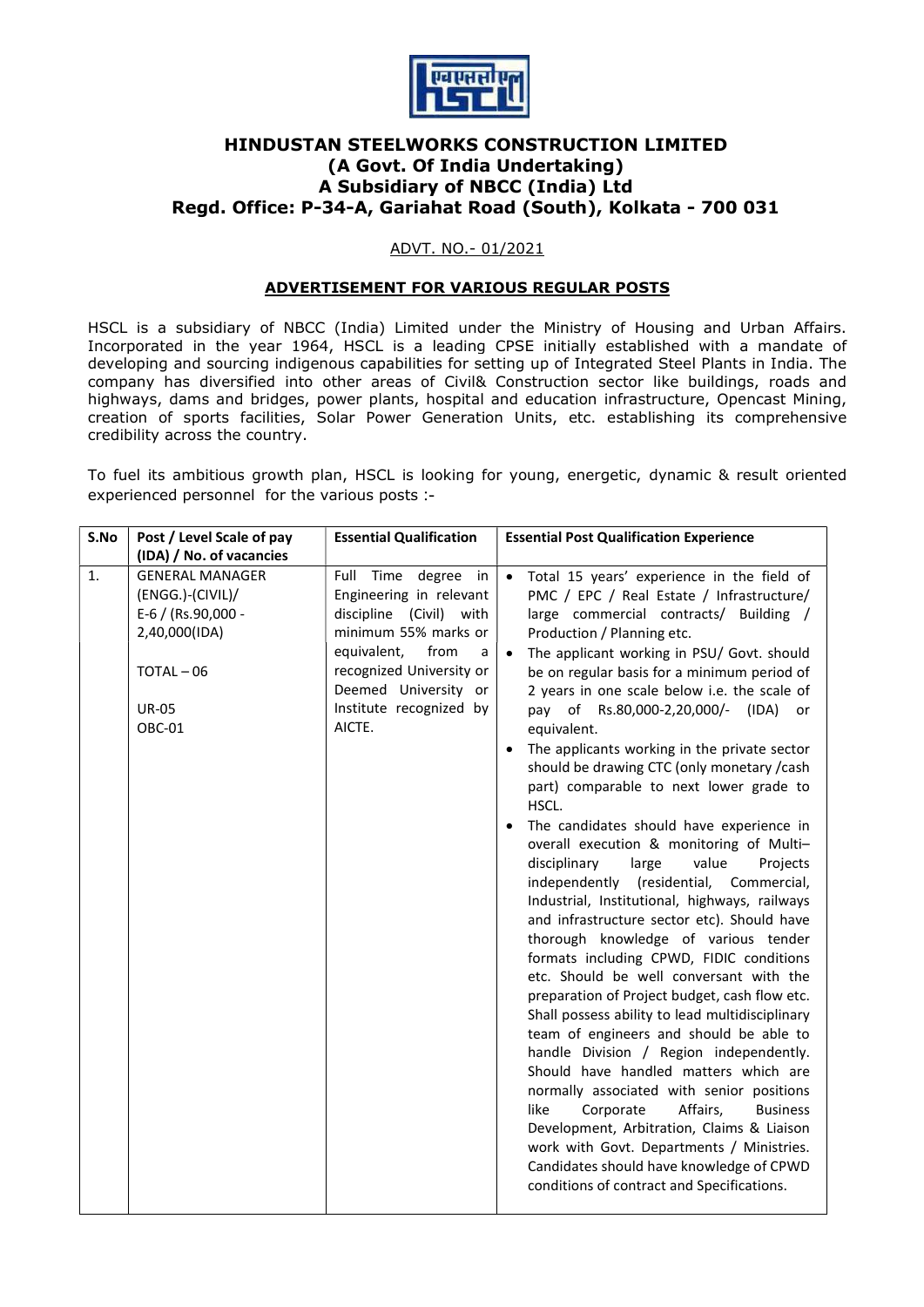| S.No | Post / Level Scale of pay<br>(IDA) / No. of vacancies                                                              | <b>Essential Qualification</b>                                                                                                                                                                                         | <b>Essential Post Qualification Experience</b>                                                                                                                                                                                                                                                                                                                                                                                                                                                                                                                                                                                                                                                                                                                                                                                                                                                                                                                                                                                                                                                                                                                                                                                                                                                                                                                                                                                                                                                                                                                                         |
|------|--------------------------------------------------------------------------------------------------------------------|------------------------------------------------------------------------------------------------------------------------------------------------------------------------------------------------------------------------|----------------------------------------------------------------------------------------------------------------------------------------------------------------------------------------------------------------------------------------------------------------------------------------------------------------------------------------------------------------------------------------------------------------------------------------------------------------------------------------------------------------------------------------------------------------------------------------------------------------------------------------------------------------------------------------------------------------------------------------------------------------------------------------------------------------------------------------------------------------------------------------------------------------------------------------------------------------------------------------------------------------------------------------------------------------------------------------------------------------------------------------------------------------------------------------------------------------------------------------------------------------------------------------------------------------------------------------------------------------------------------------------------------------------------------------------------------------------------------------------------------------------------------------------------------------------------------------|
| 2.   | ADDL. GENERAL MANAGER<br>(ENGG)-CIVIL-E-5<br>(Rs.80,000-2,20,000(IDA))<br>TOTAL-05<br><b>UR-04</b><br>OBC-01       | Full Time degree in<br>Engineering in relevant<br>discipline (Civil) with<br>minimum 55% marks or<br>equivalent,<br>from<br>a<br>recognized University or<br>Deemed University or<br>Institute recognized by<br>AICTE. | Minimum 12 years' experience in the field<br>$\bullet$<br>of PMC / EPC / Real Estate /<br>Infrastructure/<br>large<br>commercial<br>contracts/ Building / Production<br>Planning etc<br>The applicant working in PSU/ Govt.<br>should be on regular basis for a minimum<br>period of 2 years in one scale below i.e.<br>the scale of pay of Rs.<br>70,000-<br>2,00,000(IDA) or equivalent.<br>The applicants working in the private<br>sector should be drawing CTC (only<br>monetary / cash part) comparable to next<br>lower grade to HSCL.<br>The candidate should<br>have relevant<br>experience<br>construction<br>related<br>in in<br>activities i.e execution / supervision of<br>construction works involving earthwork,<br>piling, road works, underground piping,<br>building works, RCC works, like deep<br>foundations, foundation of structures for<br>heavy equipment, structural steel works<br>for industrial buildings, technological<br>structure and large value Civil engineering<br>projects etc.<br>Candidate should have handled contract,<br>closing of projects. Knowledge of ISO<br>requirements for Quality Management<br>System and HSE requirements at project<br>sites will be an added<br>advantage.<br>Alternatively candidate should<br>have<br>experience in design, Coordination with<br>various agencies involved like client,<br>consultants.<br>contractors,<br>Estimation,<br>Tendering, Rate analysis and Contract<br>Management of construction Projects etc.<br>Knowledge of CPWD conditions of<br>contract and Specifications is desirable. |
| 3.   | DY. GENERAL MANAGER<br>(ENGG) (CIVIL)-E-4<br>(Rs.70,000-2,00,000(IDA)<br>TOTAL-04<br><b>UR-03</b><br><b>OBC-01</b> | Full Time degree in<br>Engineering in relevant<br>discipline (Civil) with<br>minimum 55% marks or<br>equivalent,<br>from<br>a<br>recognized University or<br>Deemed University or<br>Institute recognized by<br>AICTE. | Minimum 09 years' experience in the field<br>$\bullet$<br>of PMC / EPC / Real Estate /<br>Infrastructure/<br>large<br>commercial<br>contracts/ Building / Production /<br>Planning, etc.<br>The applicant working in PSU/ Govt.<br>should be on regular basis for a minimum<br>period of 2 years in one scale below i.e.<br>the scale of pay of Rs. 60,000-<br>1,80,000(IDA) or equivalent.<br>The applicants working in the private<br>sector should be drawing CTC (only<br>monetary / cash part) comparable to next<br>lower grade to HSCL.<br>The candidate should<br>have relevant<br>experience<br>construction<br>related<br>in<br>activities i.e execution / supervision of<br>construction works involving earthwork,                                                                                                                                                                                                                                                                                                                                                                                                                                                                                                                                                                                                                                                                                                                                                                                                                                                         |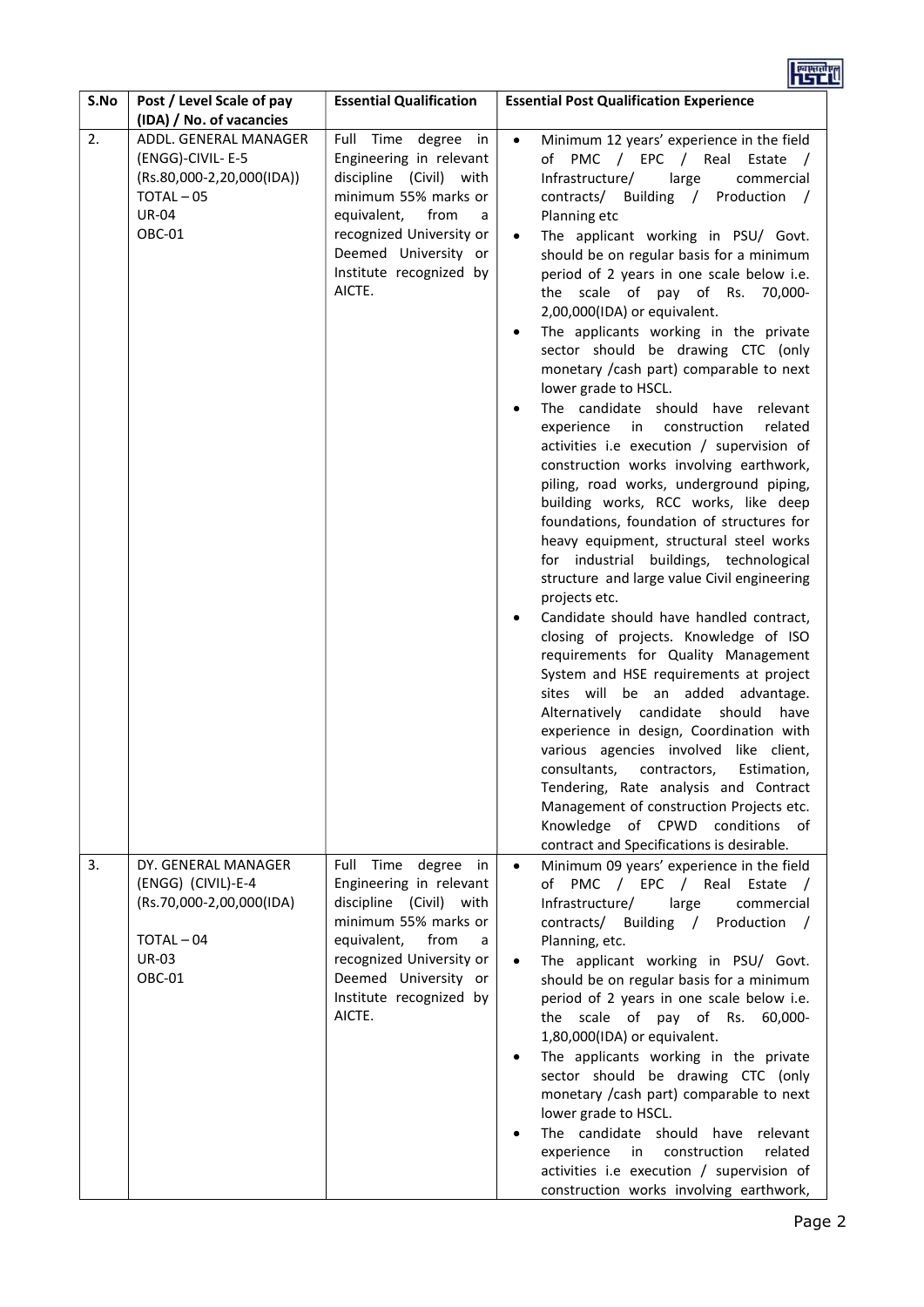|      |                                                                                        |                                                                                                                                                                                                                                                                                                                                                                                                                                                                                                                                                                                                                     | <b>PERTHY</b>                                                                                                                                                                                                                                                                                                                                                                                                                                                                                                                                                                                                                                                                                                                                                                                                                                                                                                                                                                                                                                                                                                                                     |
|------|----------------------------------------------------------------------------------------|---------------------------------------------------------------------------------------------------------------------------------------------------------------------------------------------------------------------------------------------------------------------------------------------------------------------------------------------------------------------------------------------------------------------------------------------------------------------------------------------------------------------------------------------------------------------------------------------------------------------|---------------------------------------------------------------------------------------------------------------------------------------------------------------------------------------------------------------------------------------------------------------------------------------------------------------------------------------------------------------------------------------------------------------------------------------------------------------------------------------------------------------------------------------------------------------------------------------------------------------------------------------------------------------------------------------------------------------------------------------------------------------------------------------------------------------------------------------------------------------------------------------------------------------------------------------------------------------------------------------------------------------------------------------------------------------------------------------------------------------------------------------------------|
| S.No | Post / Level Scale of pay<br>(IDA) / No. of vacancies                                  | <b>Essential Qualification</b>                                                                                                                                                                                                                                                                                                                                                                                                                                                                                                                                                                                      | <b>Essential Post Qualification Experience</b>                                                                                                                                                                                                                                                                                                                                                                                                                                                                                                                                                                                                                                                                                                                                                                                                                                                                                                                                                                                                                                                                                                    |
|      |                                                                                        |                                                                                                                                                                                                                                                                                                                                                                                                                                                                                                                                                                                                                     | piling, road works, underground piping,<br>building works, RCC works, like deep<br>foundations, foundation of structures for<br>heavy equipment, structural steel works<br>for industrial buildings, technological<br>structure and large value Civil engineering<br>projects etc.<br>Candidate should have handled contract,<br>$\bullet$<br>closing of projects. Knowledge of ISO<br>requirements for Quality Management<br>System and HSE requirements at project<br>sites will be an added<br>advantage.<br>Alternatively candidate<br>should<br>have<br>experience in design, Coordination with<br>various agencies involved like client,<br>consultants,<br>contractors,<br>Estimation,<br>Tendering, Rate analysis and Contract<br>Management of construction Projects etc.<br>Knowledge of CPWD conditions<br>of<br>contract and Specifications will be an<br>added advantage.                                                                                                                                                                                                                                                            |
| 4    | <b>GENERAL MANAGER(FIN) -</b><br>E-6 (Rs.90,000-<br>2,40,000(IDA)<br>TOTAL-1<br>$UR-1$ | Cost<br>Management<br>Accountant (CMA) from<br>the<br>Institute of Cost<br>Accountants of India<br><b>OR</b><br>Chartered<br>Accountant<br>(CA) from the Institute<br>of<br>Chartered<br>Accountants of India<br><b>OR</b><br>Two years Full Time<br><b>MBA</b><br>(Finance)/MMS<br>(Finance)<br>from<br>a<br>recognised University or<br>Deemed University or<br>Institute recognised by<br>AICTE with minimum<br>55% Marks<br>OR<br>Two years Full Time<br>Post Graduate Degree/<br>Diploma<br>in<br>Management (Finance)<br>from<br>an<br>Institute<br>recognised<br>by AICTE<br>with<br>minimum<br>55%<br>Marks | 15 years' experience in managing working<br>$\bullet$<br>capital.<br>The applicant working in PSU/ Govt.<br>$\bullet$<br>should be on regular basis for a minimum<br>period of 2 years in one scale below i.e.<br>the scale of pay of Rs.<br>80,000-<br>2,20,000(IDA) or equivalent.<br>The applicants working in the private<br>$\bullet$<br>sector should be drawing CTC (only<br>monetary / cash part) comparable to next<br>lower grade to HSCL.<br>Should have experience of finalization of<br>accounts and consolidation of accounts at<br>unit/ corporate level.<br>Knowledge of Indian GAAP and familiarity<br>$\bullet$<br>with IFRS shall be preferred. Should have<br>exposure to preparation and monitoring<br>Budgets at the corporate level including<br>initiative for cost control. Should have<br>knowledge of direct and indirect taxes<br>relevant for construction companies.<br>Should have experience of handling<br>internal, statutory and government audits.<br>Should also be conversant with tendering<br>procedure<br>PSU<br>/ Government<br>in<br>organization. Candidate should be well<br>versed in usage of ERP. |
| 5    | ADDL. GENERAL MANAGER-<br>FIN-E-5 (Rs.80,000-<br>2,20,000(IDA)<br>TOTAL-1              | Cost<br>Management<br>Accountant (CMA) from<br>Institute of Cost<br>the<br>Accountants of India                                                                                                                                                                                                                                                                                                                                                                                                                                                                                                                     | 12 years' experience in managing working<br>$\bullet$<br>capital.<br>The applicant working in PSU/ Govt.<br>$\bullet$<br>should be on regular basis for a minimum                                                                                                                                                                                                                                                                                                                                                                                                                                                                                                                                                                                                                                                                                                                                                                                                                                                                                                                                                                                 |
|      | $UR-1$                                                                                 | <b>OR</b><br>Chartered<br>Accountant<br>(CA) from the Institute<br>of<br>Chartered                                                                                                                                                                                                                                                                                                                                                                                                                                                                                                                                  | period of 2 years in one scale below i.e.<br>the scale of pay of Rs. 70,000-<br>2,00,000(IDA) or equivalent.<br>The applicants working in the private                                                                                                                                                                                                                                                                                                                                                                                                                                                                                                                                                                                                                                                                                                                                                                                                                                                                                                                                                                                             |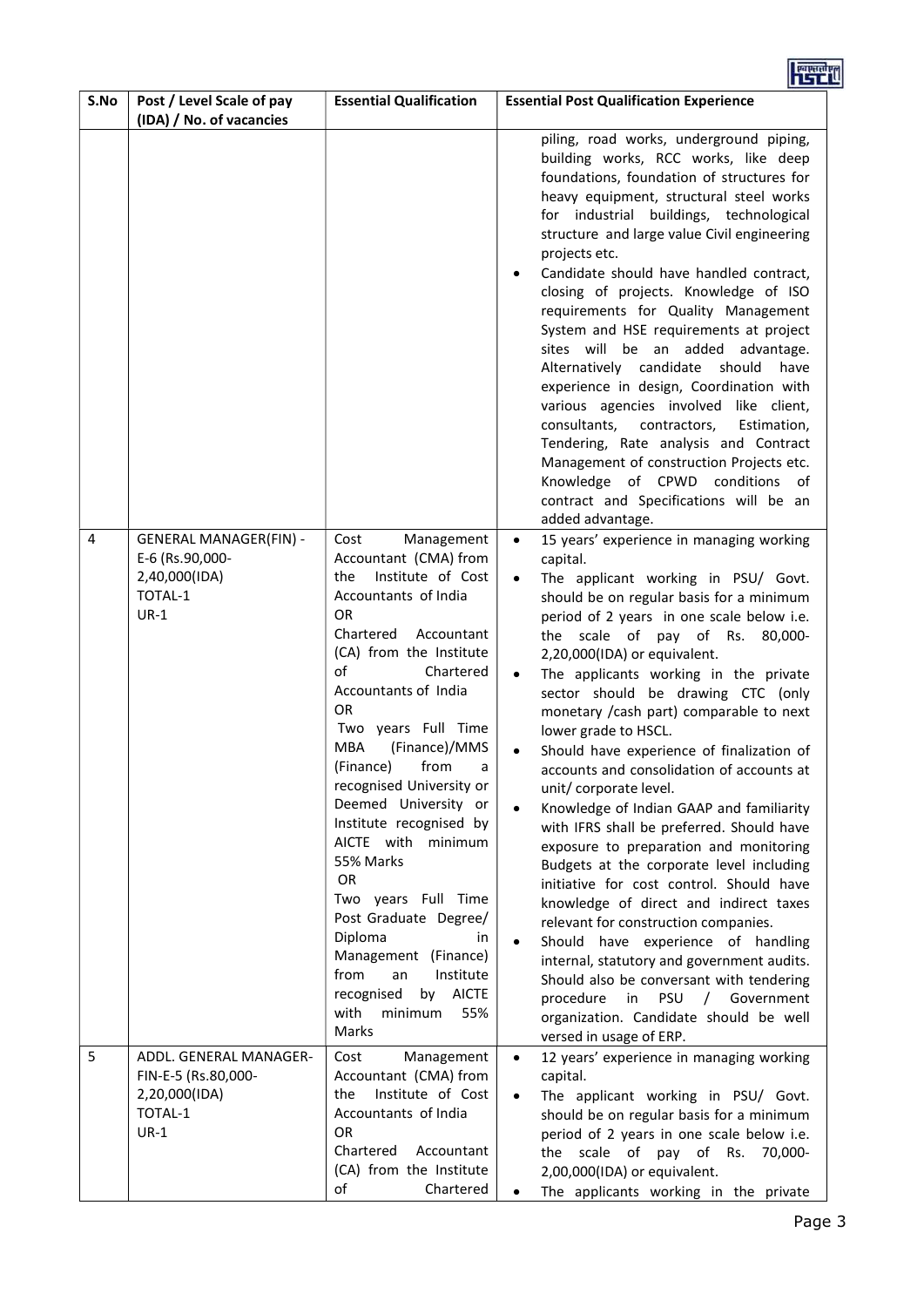

| S.No | Post / Level Scale of pay<br>(IDA) / No. of vacancies                               | <b>Essential Qualification</b>                                                                                                                                                                                                                                                                                                                                                                                                                                                                                                                                                                                                       | <b>Essential Post Qualification Experience</b>                                                                                                                                                                                                                                                                                                                                                                                                                                                                                                                                                                                                                                                                                                                                                                                                                                                                                                                                                                                                                                                                                                                    |
|------|-------------------------------------------------------------------------------------|--------------------------------------------------------------------------------------------------------------------------------------------------------------------------------------------------------------------------------------------------------------------------------------------------------------------------------------------------------------------------------------------------------------------------------------------------------------------------------------------------------------------------------------------------------------------------------------------------------------------------------------|-------------------------------------------------------------------------------------------------------------------------------------------------------------------------------------------------------------------------------------------------------------------------------------------------------------------------------------------------------------------------------------------------------------------------------------------------------------------------------------------------------------------------------------------------------------------------------------------------------------------------------------------------------------------------------------------------------------------------------------------------------------------------------------------------------------------------------------------------------------------------------------------------------------------------------------------------------------------------------------------------------------------------------------------------------------------------------------------------------------------------------------------------------------------|
|      |                                                                                     | Accountants of India<br><b>OR</b><br>Two years Full Time<br><b>MBA</b><br>(Finance)/MMS<br>(Finance)<br>from<br>a<br>recognised University or<br>Deemed University or<br>Institute recognised by<br>AICTE with<br>minimum<br>55% Marks<br><b>OR</b><br>Two years Full Time<br>Post Graduate Degree/<br>Diploma<br>in<br>Management (Finance)<br>from<br>Institute<br>an<br>recognised<br><b>AICTE</b><br>by<br>with<br>minimum<br>55%<br>Marks                                                                                                                                                                                       | sector should be drawing CTC (only<br>monetary / cash part) comparable to next<br>lower grade to HSCL.<br>Should have experience of finalization of<br>accounts and consolidation of accounts at<br>unit/ corporate level.<br>Knowledge of Indian GAAP and familiarity<br>$\bullet$<br>with IFRS shall be preferred. Should have<br>exposure to preparation and monitoring<br>Budgets at the corporate level including<br>initiative for cost control. Should have<br>knowledge of direct and indirect taxes<br>relevant for construction companies.<br>Should have experience of handling<br>$\bullet$<br>internal, statutory and government audits.<br>Should also be conversant with tendering<br>procedure<br><b>PSU</b><br>/ Government<br>in<br>organization. Candidate should be well<br>versed in working with ERP.                                                                                                                                                                                                                                                                                                                                       |
| 6    | DY. GENERAL MANAGER-<br>FIN-E-4 (Rs.70,000-<br>2,00,000(IDA)<br>TOTAL-1<br>$UR-1$   | Cost<br>Management<br>Accountant (CMA) from<br>Institute of Cost<br>the<br>Accountants of India<br><b>OR</b><br>Chartered<br>Accountant<br>(CA) from the Institute<br>of<br>Chartered<br>Accountants of India<br><b>OR</b><br>Two years Full Time<br><b>MBA</b><br>(Finance)/MMS<br>(Finance)<br>from<br>a<br>recognised University or<br>Deemed University or<br>Institute recognised by<br>AICTE with minimum<br>55% Marks<br><b>OR</b><br>Two years Full Time<br>Post Graduate Degree/<br>Diploma<br>in<br>Management (Finance)<br>from<br>Institute<br>an<br>recognised<br><b>AICTE</b><br>by<br>with<br>minimum<br>55%<br>Marks | 09 years' experience in managing working<br>$\bullet$<br>capital.<br>The applicant working in PSU/ Govt.<br>$\bullet$<br>should be on regular basis for a minimum<br>period of 2 years in one scale below i.e.<br>the scale of pay of Rs.<br>60,000-<br>1,80,000(IDA) or equivalent.<br>The applicants working in the private<br>$\bullet$<br>sector should be drawing CTC (only<br>monetary / cash part) comparable to next<br>lower grade to HSCL.<br>Should have experience of finalization of<br>$\bullet$<br>accounts and consolidation of accounts at<br>unit/corporate level.<br>Knowledge of Indian GAAP and familiarity<br>$\bullet$<br>with IFRS shall be preferred. Should have<br>exposure to preparation and monitoring<br>Budgets at the corporate level including<br>initiative for cost control. Should have<br>knowledge of direct and indirect taxes<br>relevant for construction companies.<br>Should have experience of handling<br>internal, statutory and government audits.<br>Should also be conversant with tendering<br>procedure<br>in<br>PSU<br>/ Government<br>organization. Candidate should be well<br>versed in working with ERP. |
| 6    | DY. GENERAL MANAGER-<br>(LAW)-E-4 (Rs.70,000-<br>2,00,000(IDA)<br>TOTAL-1<br>$UR-1$ | Full-time graduate with<br>LLB (full time) from<br>recognised University or<br>Degree in Law (5 years<br>integrated course) from<br>a National Law School/<br>University / Deemed<br>University,<br>with<br>minimum 55% Marks                                                                                                                                                                                                                                                                                                                                                                                                        | The Candidate should have minimum 09<br>$\bullet$<br>years experience in Company laws,<br>Arbitration Matters, Contracts, Property<br>Matters, Civil & Criminal Cases & Stay<br>Orders.<br>The applicant working in PSU/ Govt.<br>$\bullet$<br>should be on regular basis for a minimum<br>period of 2 years in one scale below i.e.<br>scale of pay of<br>Rs.<br>the<br>60,000-                                                                                                                                                                                                                                                                                                                                                                                                                                                                                                                                                                                                                                                                                                                                                                                  |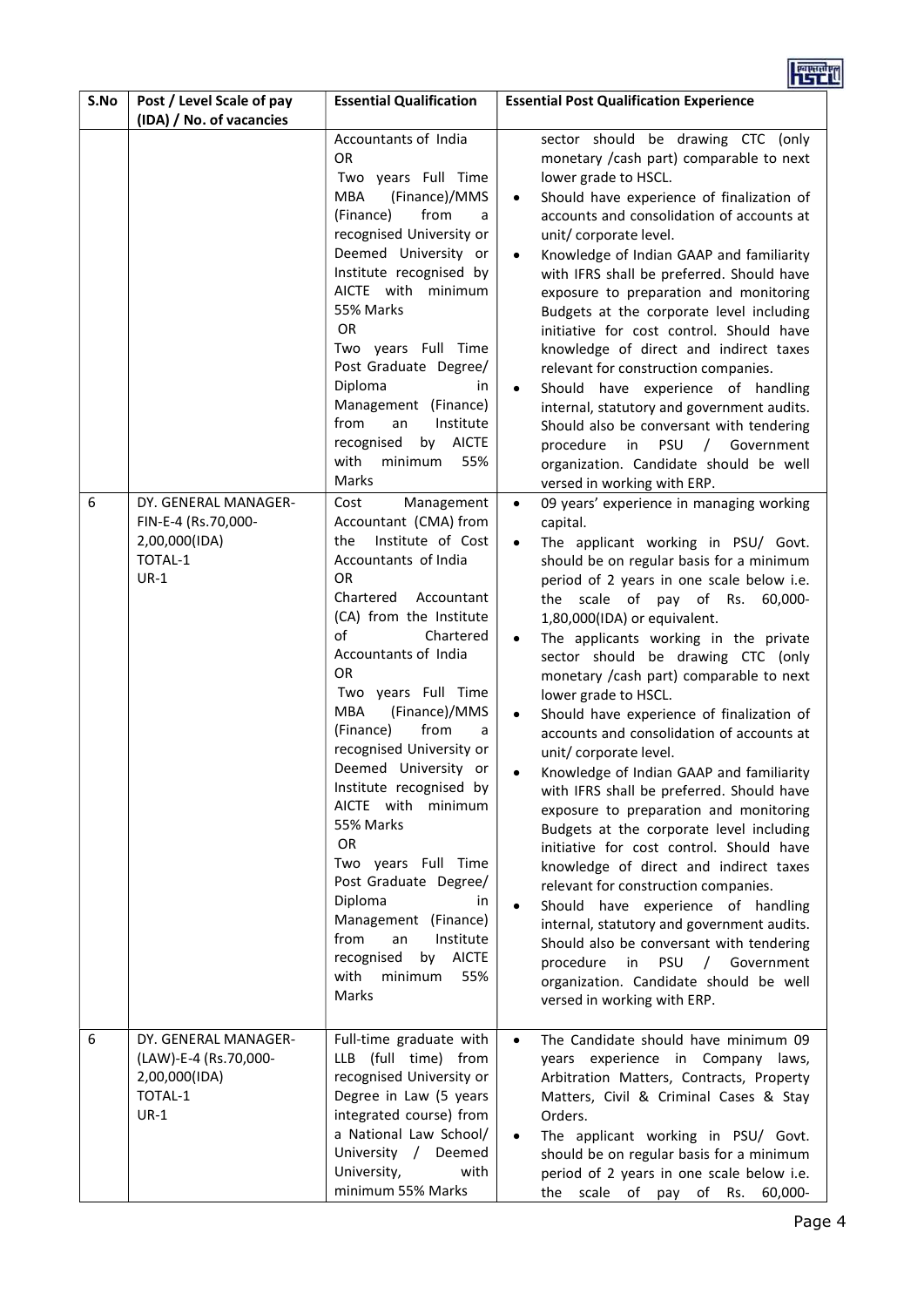| S.No           | Post / Level Scale of pay<br>(IDA) / No. of vacancies                                          | <b>Essential Qualification</b>                                                                                                                                                                                                                                                                                                                                                                                                                                                                                                                                                         | <b>Essential Post Qualification Experience</b>                                                                                                                                                                                                                                                                                                                                                                                                                                                                                                                                                                                                                                                                                                                                                                                                                                                                                                                                                                                                                                                      |
|----------------|------------------------------------------------------------------------------------------------|----------------------------------------------------------------------------------------------------------------------------------------------------------------------------------------------------------------------------------------------------------------------------------------------------------------------------------------------------------------------------------------------------------------------------------------------------------------------------------------------------------------------------------------------------------------------------------------|-----------------------------------------------------------------------------------------------------------------------------------------------------------------------------------------------------------------------------------------------------------------------------------------------------------------------------------------------------------------------------------------------------------------------------------------------------------------------------------------------------------------------------------------------------------------------------------------------------------------------------------------------------------------------------------------------------------------------------------------------------------------------------------------------------------------------------------------------------------------------------------------------------------------------------------------------------------------------------------------------------------------------------------------------------------------------------------------------------|
|                |                                                                                                |                                                                                                                                                                                                                                                                                                                                                                                                                                                                                                                                                                                        | 1,80,000(IDA) or equivalent.<br>The applicants working in the private<br>$\bullet$<br>sector should be drawing CTC (only<br>monetary / cash part) comparable to next<br>lower grade to HSCL.<br>Candidate should have exposure in service<br>$\bullet$<br>Matters, Employee Disciplinary matters,<br>Industrial dispute act issues. Should have<br>hands on experience in Contract Law Suit,<br>Draft of deeds, Licenses & Permissions,<br>Govt. Audit, Agreements, Legal Document<br>Preparation. Candidates are required to<br>be proficient in Computer/ERP.                                                                                                                                                                                                                                                                                                                                                                                                                                                                                                                                     |
| $\overline{7}$ | ADDL. GENERAL MANAGER-<br>(HRM) /E-5 (Rs.80,000-<br>2,20,000(IDA)<br>CTC-<br>TOTAL-1<br>$UR-1$ | Full-Time<br>Two<br>years<br>Post Graduate Degree/<br>PG Diploma with 55%<br>marks in:<br>Labour<br>&<br>Social<br>i.<br>Welfare<br>Labour<br>or<br><b>Studies</b><br>Labour<br>or<br>Welfare or PM & IR or<br>Management Or<br>ii.Social Work/ Social<br>Welfare<br>Labour<br>$\prime$<br>Welfare with PM and<br>/or IR Or<br>iii.MBA or Two years full<br>Post<br>Graduate<br>time<br>Degree/ Diploma in HR,<br>HRD,<br>personnel<br>Management, etc.<br>Qualification should be<br>awarded by recognised<br>Universities/Deemed<br>University / Institute<br>registered with AICTE. | 12 years' experience Corporate HRM/ IR/<br>$\bullet$<br>Welfare etc.<br>The applicant working in PSU/ Govt. on<br>$\bullet$<br>regular basis for a minimum period of 2<br>years in one scale below i.e. the scale of<br>pay of Rs.70,000-2,00,000/- (IDA) or<br>equivalent.<br>The applicants working in the private<br>sector should be drawing CTC (only<br>monetary / cash part) comparable to next<br>lower grade to HSCL.<br>Functional capabilities should be inclusive<br>of thorough knowledge of labour laws and<br>service regulations, Disciplinary matters,<br>application of HRM concepts, tools and<br>practices, such as manpower planning,<br>Performance<br>management,<br>career<br>planning<br>recruitment,<br>&<br>succession<br>planning,<br>competency appraisal<br>etc.<br>industrial<br>relations<br>Exposure<br>in<br>is is<br>essential. Should be well-versed with<br>contract labour management. Experience<br>in latest HR Practices and Policies, dealing<br>with retention and attrition aspects.<br>Candidate<br>should<br>be<br>proficient<br>in.<br>computer/ERP. |

## A. NOTE:

- 1. HSCL is a Schedule B CPSE, a subsidiary of NBCC (India) Limited under the Ministry of Housing and Urban Affairs.
- 2. Candidates working in Govt./ PSU in IDA pay scale should have minimum 2 years' experience in one scale of pay below the post applied for. Internal candidates on permanent rolls should have 1 year experience in one scale of pay below that of the post applied for.

# 3. Upper Age Limit as on date (01/06/2021):

The upper age limit for the posts advertised is as follows:

| SI. No. | Post                        | <b>Upper Age Limit</b> |
|---------|-----------------------------|------------------------|
|         | General Manager (E-6)       | 49 vears               |
|         | Addl. General Manager (E-5) | 45 years               |
|         | Dy. General Manager (E-4)   | 41 vears               |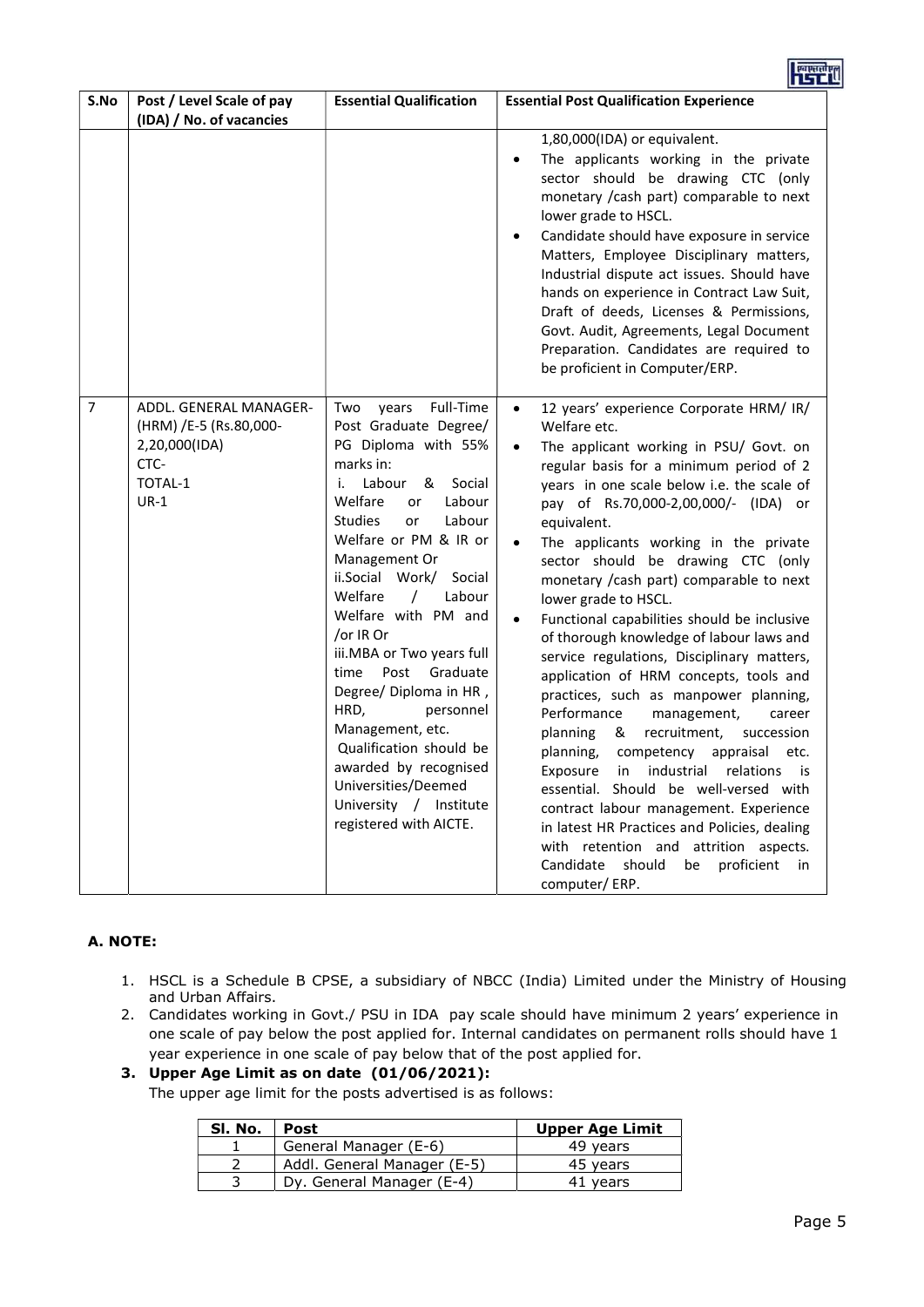

# 4. Annual CTC:

Annual CTC for each grade is as follows:

| Grade   | Position              | Scale               | Annual CTC     |
|---------|-----------------------|---------------------|----------------|
|         |                       |                     | (Rs. in Lakhs) |
| $E-6$   | General Manager       | Rs. 90,000-2,40,000 | 18.08          |
| $E-5$   | Addl. General Manager | Rs. 80,000-2,20,000 | 16.07          |
| $E - 4$ | Dy. General Manager   | Rs. 70,000-2,00,000 | 14.06          |
| $E-3$   | Manager               | Rs. 60,000-1,80,000 | 12.05          |

CTC above excludes Medical facilities (Perks and PRP which shall be paid as per rules, whenever applicable.)

5. Verification of Date of Birth:

The candidates shall submit any one of the following certificates for the purpose of verification of date of birth :-

- i) High School or Higher secondary School or School Leaving Certificate.
- ii) Extract of date of birth as recorded in Municipal records/ record maintained for registering birth as per death/birth/marriage registration act 1886.

Date of Birth Certificate once submitted shall not be replaced or, any other certificate at a later date revealing a separate date of birth shall be not entertained.

- 6. All the essential qualifications must be full time and be recognized from AICTE/UGC/State technical board/any other appropriate body.
- 7. Wherever CGPA/OGPA or grading system in a degree / diploma is awarded; equivalent percentage of marks should be indicated in the application form as per norms adopted by the University/Institute. The candidate will have to produce a copy of these norms with respect to his/her university/institute at the time of GD / Personal Interview. However, the rating/grade of 6 shall be considered equivalent to 55%, in those cases where Universities / Institutes have not prescribed rating/grading neither prescribed any conversion formula for calculating equivalent percentage nor award any class for that rating.
- 8. Qualifying experience will be calculated from the date mentioned in the marks sheets of prescribed educational qualification.
- 9. Service rendered during training period as a "Trainee" on regular Pay Scale or Stipend followed by his/her conformation in service, shall be counted for the purpose of experience. However, training as Apprentice Trainee or any other training under legal provision or part of academic curriculum shall not be reckoned for the purpose of computation of experience.
- 10. Selected candidates will be on probation for one year.
- 11. Superannuation -The age of superannuation for all employees in the regular establishment in HSCL is at present 58 (fifty-eight) years. However, this is subject to revision, from time to time, as per the Government of India guidelines.
- 12. There shall be minimum of 02 (two) years service left before superannuation (58 years) in respect of both internal/external candidates.
- 13. Persons with Disability can also apply for any of the above posts in accordance with DOPT OM No. 36035/3/2004-Estt(Res) dated 29.12.2005. Disability of applicants applying against the posts reserved for disabled persons should not be less than 40%. Reservation against sub-quota for minority community in the post reserved for OBC (NCL) will be applicable as per DPE's OM No.6/6/2011-DPE(SC/ST) dated 02.01.2012.
- 14. Reservation of vacancies with respect to Scheduled Castes / Scheduled Tribes / OBC/EWS/ Person with disabilities shall be in accordance with the Government directives issued in the matter from time to time.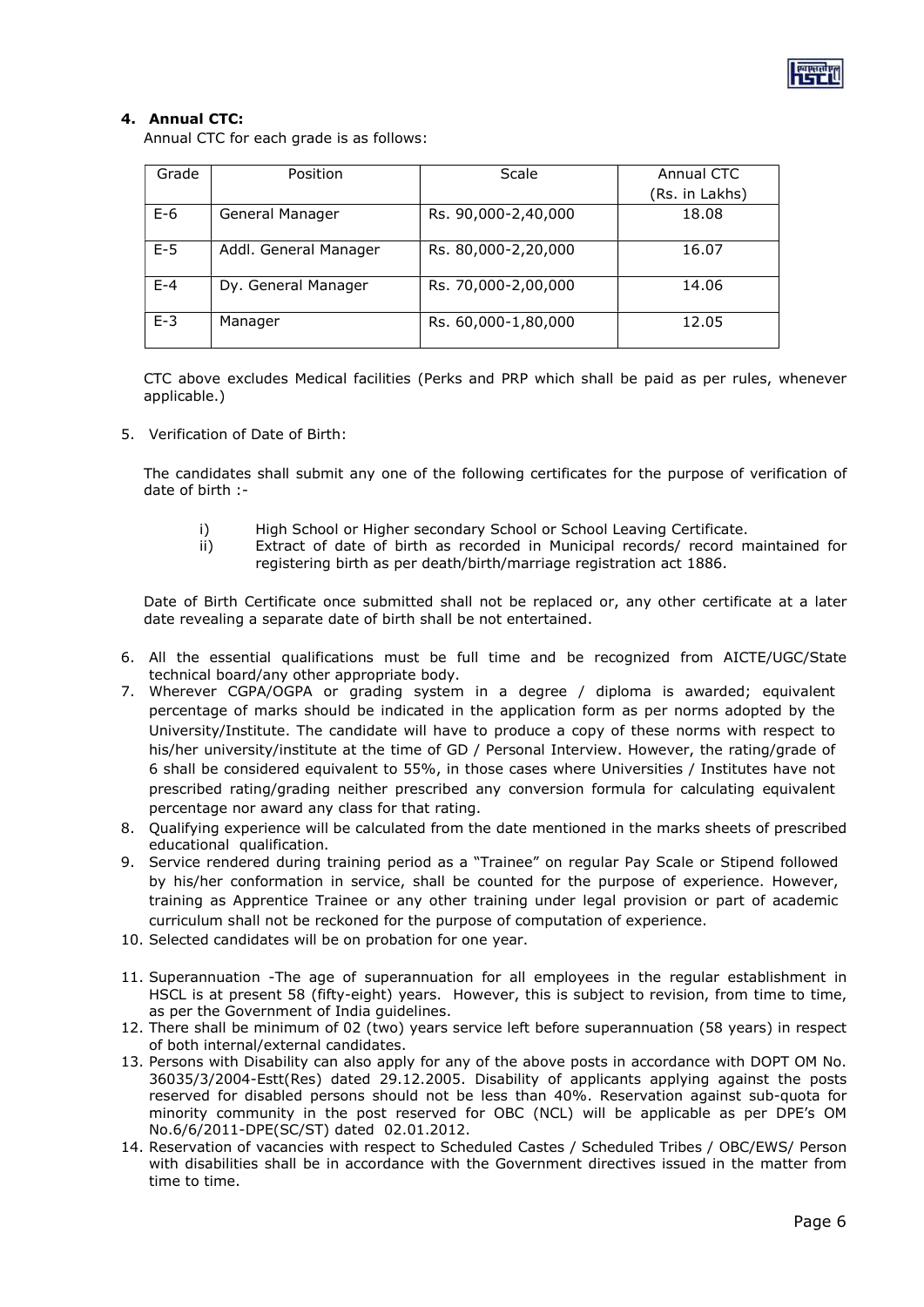

- 15. Age relaxation for SC/ST/OBC (NCL)/Persons with Disabilities (PWD)/ EWS and Ex- Servicemen will be as per Government guidelines in this regard. Candidates from reserved category such as SC/ST/OBC (NCL) can also apply against the unreserved posts. However, age relaxation will not be allowed to such category candidates against unreserved posts. Departmental/Internal candidates on regular establishment will be given age relaxation of five years provided they have at least two years of service left before superannuation.
- 16. Internal candidates working on contractual establishment will be entitled for age relaxation equal to the number of years they have served in this organisation subject to fulfilment of other eligibility criteria, terms and conditions.
- 17. Internal candidates in contractual establishment will be eligible to apply for the posts as stated below provided they have worked for at least two years in their present position/cadre and fulfil the educational requirement, irrespective of their present scale or emoluments.

| SI. No. | Present position on contract                         | Corresponding Maximum grade & post for<br>which contractual employee can apply |
|---------|------------------------------------------------------|--------------------------------------------------------------------------------|
|         | Asst. Head (Proj.)<br>Asst. Fin. Controller          | AGM (E-5)                                                                      |
|         | Sr. Project Engineer<br><b>Chief Finance Manager</b> | $DGM$ (E-4)                                                                    |

- 18. The crucial date for determining the age limit and post qualification experience shall 01/06/2021. The date of declaration of result / issuance of mark sheet shall be deemed to be the date of acquiring the qualification and there shall be no relaxation on this account. Post qualification experience for a post / level shall be counted from the said date onwards.
- 19. Higher Initial Pay On Appointment :
	- a. Normally all appointments, would be made on the minimum of the pay scale.
	- b. However, in case of candidates from Govt. / CPSE's, pay protection shall be granted as per the extant rules subject to their application being received through proper channel or submission of NOC at the time of personal interview.
	- c. The selection panel may however recommend grant of higher initial pay in the overall company's interest to those candidates who are experienced / well qualified.
- 20. Extension of Joining time: Generally 3 months of extension of joining time is given from the date of last joining mentioned in the offer of appointment.
- 21. Re- Employment
	- a. Employees who were discharged / dismissed by the company shall not be re-employed.
	- b. Re-employment of employees separated under VR Scheme shall be governed by the guidelines issued by the government from time to time
- 22. A person who has more than one wife/husband living or who having a spouse living, marries in any case in which such marriage is void by reason of its taking place during the life time of such spouse, shall be in-eligible for appointment to service provided that the Managing Director may if satisfied that there are special grounds for so ordering exempt any person from the provisions of these rules.
- 23. Number of vacancies mentioned above may increase or decrease depending upon the requirement of the Company.
- 24. Management reserves right to call for any additional documentary evidence in support of education, experience, CTC, pay scale, etc.
- 25. The Company reserves the right to raise or modify the eligibility criteria pertaining to educational, professional qualification and/or post-qualification experience. Depending upon the requirement, Company reserves the right to cancel or restrict or curtail or enlarge any or all of the provisions of the recruitment process, if need so arises, without any further notice and without assigning any reason there for.

# B. PROCEDURE FOR APPLYING

The candidates are required to apply online. The relevant link will be made available from 10:00 hrs on 14/06/2021 under the head of HRM ->CAREER of website www.hsclindia.com & www.nbccindia.com Online submission of application will be allowed on the website up to 23:59 hrs on 14/07/2021. No other means / mode of application shall be accepted. Before filling the application online, candidates should keep ready scanned copy of passport size photograph & signature in jpg/jpeg format. Fill in the online form with all the relevant details. Upload scanned copy of the photograph & signature and relevant documents pertaining to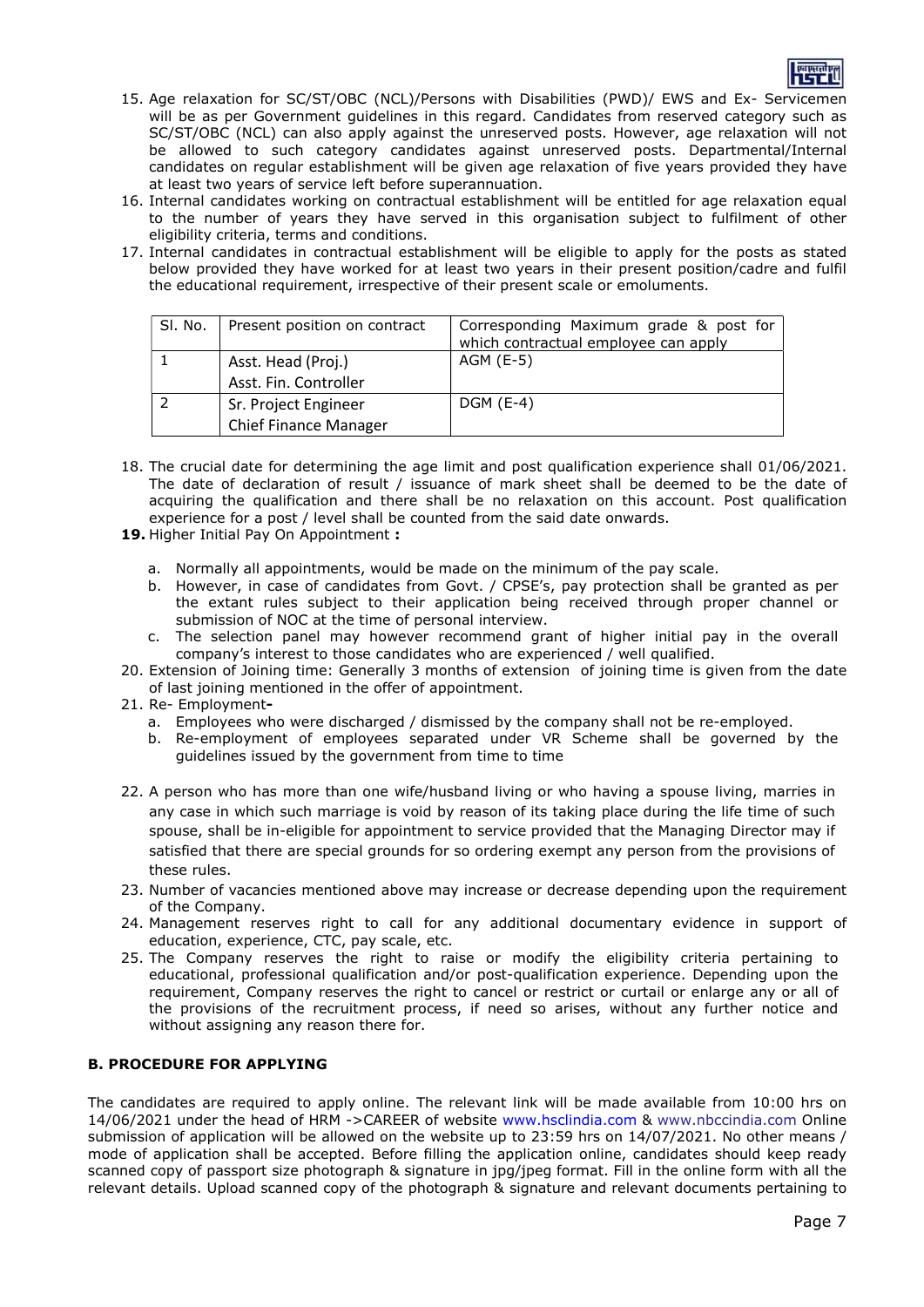

education, experience, job profile and caste, etc. Candidates should ensure that the relevant details viz. Name, Date of Birth, Address, education, experiences etc. entered in online application is correct. Detailed procedure regarding payment of fees is explained under "PAYMENT OF APPLICATION FEE".

### C. PAYMENT OF APPLICATION FEE

- 1. Applicants/Candidates belonging to the General & OBC (NCL) category are required to pay a nonrefundable amount of Rs.500/- (Candidate will be levied tax/charge/transaction fee from their transaction bank, as applicable). SC, ST, PWD & Departmental (Internal) candidates are exempted from payment of application fee.
- 2. Candidates are required to make application fee payment through debit card/credit card/netbanking. The candidate will be automatically/redirected to make online payment (wherever fee is applicable), once the form is successfully completed.
- 3. No other mode of payment will be accepted. Application fee once paid will not be refunded under any circumstances. Candidates are therefore requested to verify their eligibility before payment of application fee.

### D. SELECTION PROCEDURE

- 1. The selection procedure will be decided by Company depending upon the response received against each post. The selection criteria can be by way of personal interview or by way of group discussion (GD) followed by personal interview or written test followed by group discussion followed by personal interview or by any other appropriate way. Decision of the company will be final in this regard.
- 2. The names of shortlisted candidates will be displayed on www.hsclindia.com / www.nbccindia.com. under head HRM ->"CAREER". Separate individual e-mails will be sent to the shortlisted candidates. The final selection of the candidates will be based on the performance in the Witten Test/Group Discussion & Personal Interview &where after the "Offer of Appointment" shall be issued.

#### E. APPLICATIONS OF CANDIDATES FORWARDED THROUGH PROPER CHANNEL/NOC FROM GOVERNMENT AND PUBLIC UNDERTAKINGS

- 1. Those who are employed in government / public sector undertaking shall necessarily forward their applications through proper channel ie. their parent organization and produce No Objection Certificate (NOC) from their present employer at the time of the personal interview, failing which the candidate shall not be allowed to appear for the personal interview.
- 2. However, in the event of difficulty in getting NOC from their parent department, they may submit an undertaking at the time of personal interview stating that if he/she is selected for appointment in HSCL, his/her appointment will be subject to :
	- a. That he/she will forego the benefits of carry-forward of leave, gratuity, etc.
	- b. That he/she will submit a proper relieving order issued by his previous organization before joining.
	- c. That he/she will not have claim of protection of pay.
- 3. Those who are employed in government / public sector undertaking have to produce the proper relieving order from their organization, in the event of their selection, at the time of reporting for joining.

### F. CANDIDATES APPLYING FROM PRIVATE SECTOR / PSU BANKS

- 1. The applicants working in the private sector should be drawing CTC (only monetary /cash part) comparable to next lower grade to HSCL. These categories of employees should indicate their organization structure depicting their position.
- 2. The applicants working in private sector should have 1 year experience in company where the annual turnover is in excess of 100 Cr in any one of the last three financial years.
- 3. Explanation:
	- a. The turnover of the company under whose rolls the candidate is working shall be considered.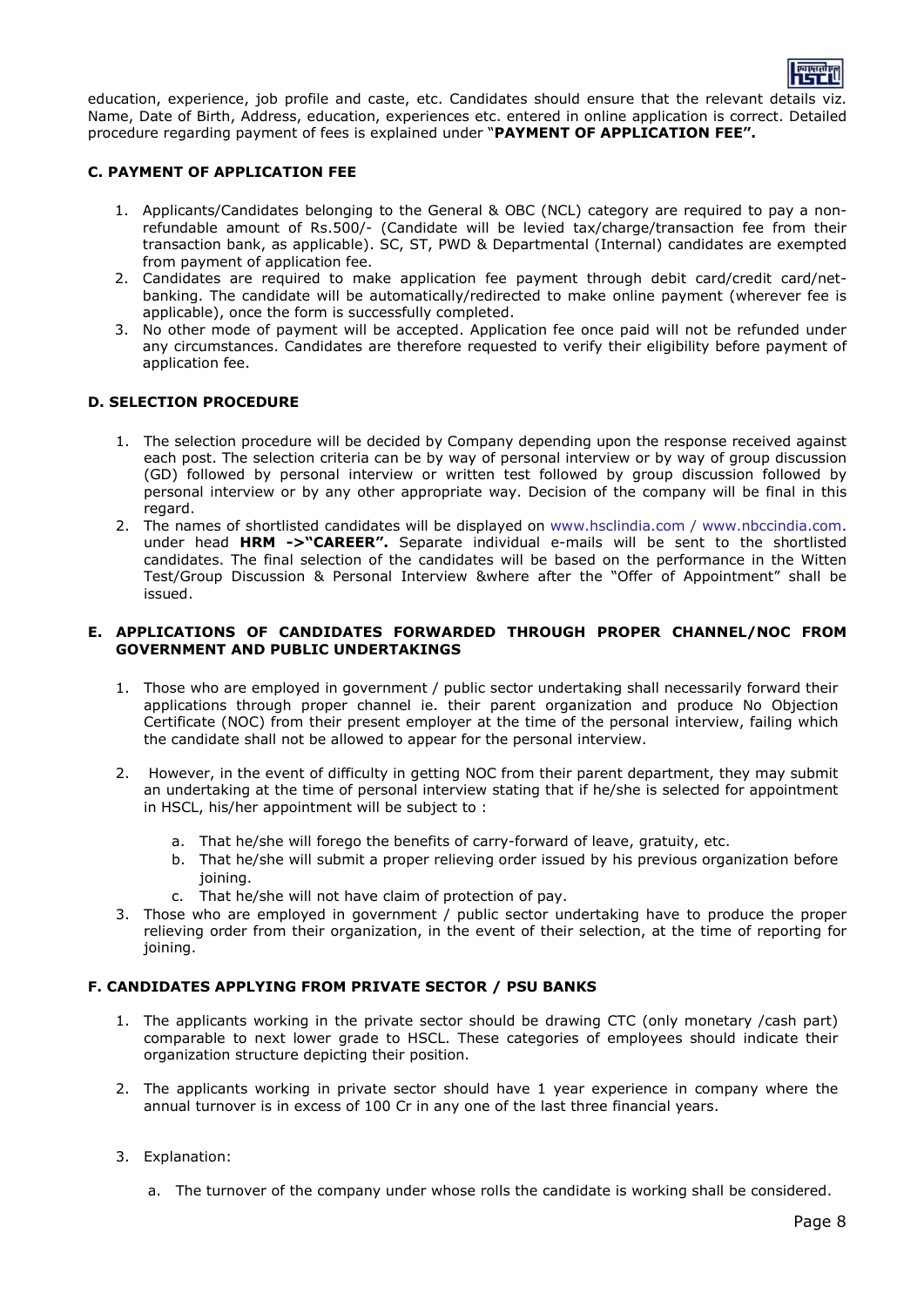

- b. As documentary proof, candidate may submit, Annual Report / any other document indicating the turnover of the company to be more then Rs 100 Cr in any one of the last three financial years
- c. The last three financial years shall mean the previous three financial years from the last date of submission of application form mentioned in the advertisement. For Example- In case for an advertisement last date of submission of application form is 01.12.2019 then the last three financial years shall be FY 2016-17, FY 2017-18 & FY 2018-19.
- d. The turnover proof document must pertain to the year in which the candidate is / was working in the organization.
	- i. Example 1 In case candidate has not worked in last three financial year, then he would not have any turnover proof to produce, rendering him ineligible.
	- ii. Example 2 In case candidate has worked in a company in FY 2017-18, then the turnover proof of that company is required to be submitted for FY 2017-18.
	- iii. Turnover proof of the company shall be considered wherein candidate is having relevant work experience as per Qualifying Requirements.
- e. This shall be applicable to candidates working in Private Company/Organization.
- f. For calculating of CTC the emoluments include –Basic/DA/HRA/Perks/PRP (Performance Related Pay)/Performance Linked Incentives/Ex-gratia/ CPF/Gratuity/Pay Leaves. Etc.
- g. The candidates working in private sector should indicate the salary, head-wise (monetary/ cash part) which forms part of Form 16 with supporting documents.
- 4. Candidates are requested to upload their all documents/ credentials pertaining to their eligibility i.e. CTC, organization structure depicting their position in the organisation, Turnover of the organization, etc.

## G. GENERAL INSTRUCTIONS

- 1. Candidates applying for more than one post should apply separately for each post.
- 2. Candidates are advised to give specific, correct, full information. All original certificates/documents in support of information furnished in the application form are to be produced at the time of GD / Personal Interview, failing which the candidates will be dis-qualified for appearing in GD / Personal Interview and in such a case, traveling fare would not be reimbursed. Candidature of the candidate is liable to be rejected at any stage of recruitment process or after recruitment or joining, if any information provided by the candidate is found to be false or is not found in conformity with the eligibility criteria mentioned in the advertisement.
- 3. In case of variation in name / surname / name spelling mentioned in the application with that in the respective certificates pertaining to education / professional qualification / caste / etc., the applicant shall be required to submit a certificate from SDM or equivalent to this effect along with the respective documents at the time of interview, failing which his/her candidature shall be liable to be cancelled. In case of change of surname of female after her marriage, the candidate is required to furnish marriage certificate and notarized affidavit in this regard.
- 4. Candidates called for the interview shall be reimbursed travelling fare by the shortest route from the place of residence to place of interview and back on production of original or self-attested photocopy of the inward tickets in the following manner:

| Post             | Eligibility                |
|------------------|----------------------------|
| l Grade E4 to E6 | Second AC Rail/ Luxury Bus |

- 5. Selected candidates will be required to serve in any part of India or abroad including subsidiaries and JVs companies as per the discretion/requirement of HSCL.
- 6. The mere fact that a candidate has submitted application against the advertisement and apparently fulfilling the criteria as prescribed in the advertisement would not bestow on him/her the right to be definitely called for interview / considered further for selection process. In case of overwhelming response, HSCL reserves the right to shortlist the candidates by fixing revised eligibility criteria. In case of non-suitability of candidates for the post applied for, HSCL at its discretion can offer a suitable post in the lower level. Only shortlisted candidates will be intimated through email or by post for the proposed written test/GD/Personal Interview.
- 7. Candidates should bring copy of printout of online filled application form, NOC (if applicable) and interview call letter along with photograph and self-attested copies of documents viz. (a) matriculation/ secondary certificate as proof of date of birth (b) complete set of mark sheets / degree certificate in support of qualification (c) proof of complete experience along with pay scales for each position held (d) caste certificate in format prescribed by Govt. of India (if applicable) (e) disability certificate issued by the competent authority (if applicable) & (f) Pay-in-slip (if